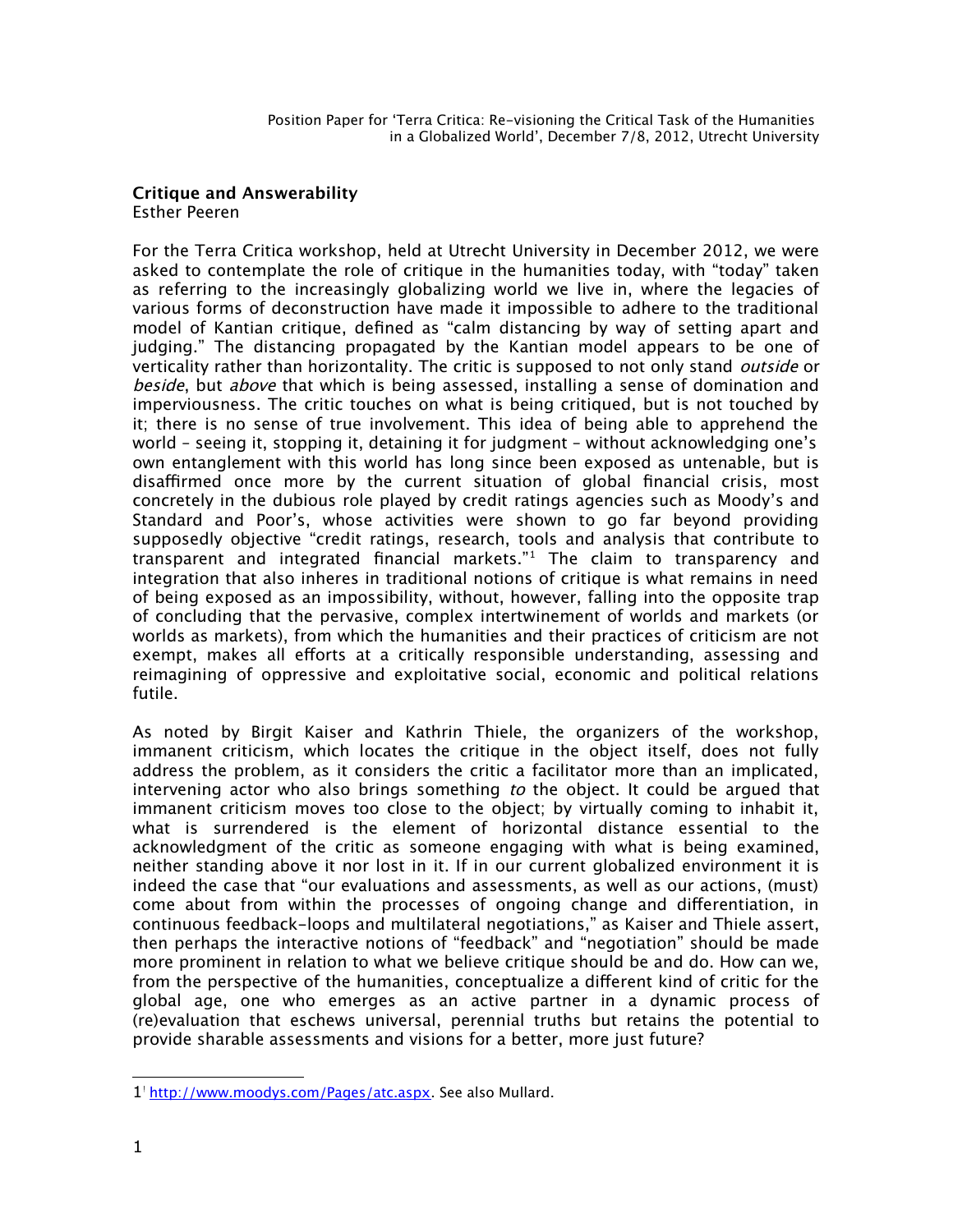For me, thinking about a critique that not only implicates the critic but also makes room for feedback (both in the sense of a response from outside and in the technical sense of the signal itself returning to trouble its own output) and negotiation between the critic and the object invokes the work of Mikhail Bakhtin. An obvious point of connection would be Bakhtin's widely known concept of dialogism, which is developed as an inherent aspect of language and being (every word or act enters into a relationship with what came before, while also anticipating what will come after) and as an ethical model (where dialogism is enhanced, for example in the polyphonic novel, to produce an active, horizontalizing mode of engagement not necessarily confict-free or aimed at consensus). Here, however, I want to focus on the early philosophical text Toward a Philosophy of the Act, written between 1919 and 1921, in which Bakhtin develops the phenomenological notion of *answerability* as a central element of any attempt to contemplate or critique the world.

Bakhtin starts his text (which remained unfnished and comprises only the introduction and frst part of a planned four-part project) by rejecting the theoreticism and rationalism of Kant's model for its inability to think together the "world of culture" and the "world of life": "the world in which the acts of our activity are objectifed and the world in which these acts actually proceed and are actually accomplished once and for all" (2). In reality, he argues, these worlds are one, with the act of theorizing or critiquing no diferent – in terms of the level at which it operates – than any other act, making it part of the world of the event and making the world of the event part of it:

A theory needs to be brought into communion not with theoretical constructions and conceived life, but with the actually occurring event of moral being – with practical reason, and this is answerably accomplished by everyone who cognizes, insofar as he [sic] accepts answerability for every integral act of his cognition, that is, insofar as the act of cognition of my deed is included, along with its content, in the unity of my answerability, in which and by virtue of which I actually live – perform deeds. (12)

This means that the critic cannot be abstracted from the act of criticism as supreme judge or mere facilitator: while Bakhtin recognizes that there is comfort to be found in the idea of an "autonomous world of a domain of culture and its immanent law of creation" (20), such comfort has to be rejected for an acknowledgement of the actual position of the critic – and any domain of culture – as essentially unique (as occupying a particular, non-exchangeable position in the world) and fundamentally relational:

Once-occurrent uniqueness or singularity cannot be thought of, it can only be participatively experienced or lived through. . . . This Being cannot be determined in the categories of non-participant theoretical consciousness – it can be determined only in the categories of actual *communion*, i.e. of an actually performed act, in the categories of *participative*-effective experiencing of the concrete uniqueness or singularity of the world. (13, emphases added)<sup>[2](#page-1-0)</sup>

There exists no world outside the multitudinous acts (which are always interactions) that make up its continuous becoming, and there is no assessment of the world that

<span id="page-1-0"></span><sup>2</sup> In his notes to Toward a Philosophy of the Act, Vadim Liupanov translates Bakhtin's participative thinking (*uchastnoe myshlenie*) into German as *teilnehmendes* or *anteilnehmendes Denken* and specifies it as "engaged, committed, involved, concerned, or interested thinking; unindifferent thinking" (86n29, emphasis in original).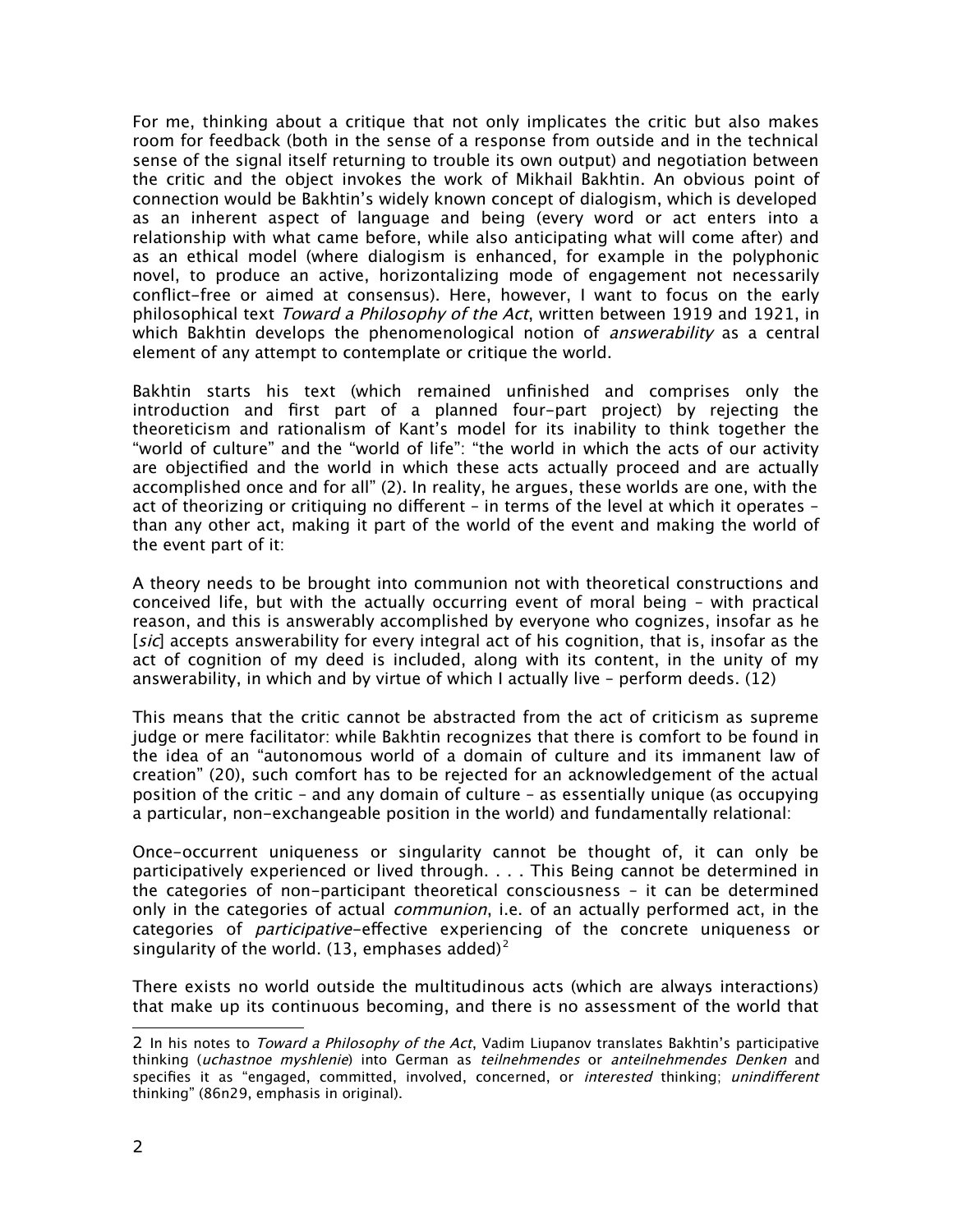can be separated from experiencing it (which also means contributing to it; it is "accomplished, *inter alia*, also in my deed of cognizing" [13]).

To forestall the objection that this would make assessments of the world (and interventions based on them) purely subjective or relativist, Bakhtin introduces a distinction between two kinds of truth: absolute truth (istina) versus "the truth [*pravda*] of the given state of affairs" (30). *Pravda* is a truth arising from the "unitary plane" of the event, a horizontality where all elements, including "theoretical validity" are considered in – and through – their interrelation (28). Critique, then, is not what sanctions or reveals the truth (as absolute), but becomes part of a truth that is achieved only in the event itself, as an answerable act uniting, for the moment and in the moment, "the subjective and psychological moments, just as it unites the moment of what is universal (universally valid) and the moment of what is individual (actual)" (29). For Bakhtin, this means that "rationality is but a moment of answerability" (29).

I do not have enough room here to elaborate further on Bakhtin's notion of answerability, but, to me, connecting critique with answerability appears to open up a productive line of inquiry. First of all, it emphasizes the implication of the critic as someone standing in a particular relation to the object of critique, a relation unfolding on a singular plane that also afects the object and orients the assessment. Second, answerability could prompt a reconceptualization of critique itself as no longer disentangling (*krinein*) or cutting<sup>[3](#page-2-0)</sup> - one-sided figures lacking the element of reciprocity – but responding to and, at the same time, taking responsibility for this response. This does not mean that Bakhtin's work does not have problems that would need to be addressed if it were to be adopted as positing a new future for critique: he assumes that the world and the objects and subjects in it can be accurately perceived; it remains unclear how exactly shared assessments resulting in collective action can arise when "there are as many diferent worlds of the event as there are individual centers of answerability" (45); answerability appears rooted in a particularly Christian notion of redemption<sup>[4](#page-2-1)</sup>; and Bakhtin's ethics is unabashedly anthropocentric.<sup>[5](#page-2-2)</sup> Nevertheless, in the increasingly interconnected world of today, the emphasis Bakhtin places on answering for – and from – one's unique participative place in this world, on situational truths rather than universal ones, and on correlations between things rather than things-in-themselves, resonate strongly and deserve serious consideration.

## **Works Cited**

<span id="page-2-0"></span><sup>3</sup> The Oxford English Dictionary etymological entry for "critic" notes: "compare Italian critica 'arte of cutting of stones' (Florio 1598)." [www.oed.com.](http://www.oed.com/)

<span id="page-2-1"></span><sup>4</sup> Ken Hirschkop notes: "Responsibility in Bakhtin's sense does not fow from intersubjectivity plain and simple, but from a certain kind of intersubjectivity, framed by a particular philosophy of history. Only if one believes in the need for salvation does the fact of intersubjectivity serve as a reminder of one's weakness and dependence on the mercy of others. Bakhtin counts on strict phenomenology to lead us to these conclusions precisely because he believes that the presence of the Divine is in the very structure of the world" (153). Hirschkop also notes, however, that Bakhtin's theory can be divorced from this religious dimension (154-55).

<span id="page-2-2"></span><sup>5</sup> Bakhtin insists that "all possible Being and all possible meaning are arranged around the human being as the center and the sole value" (61).